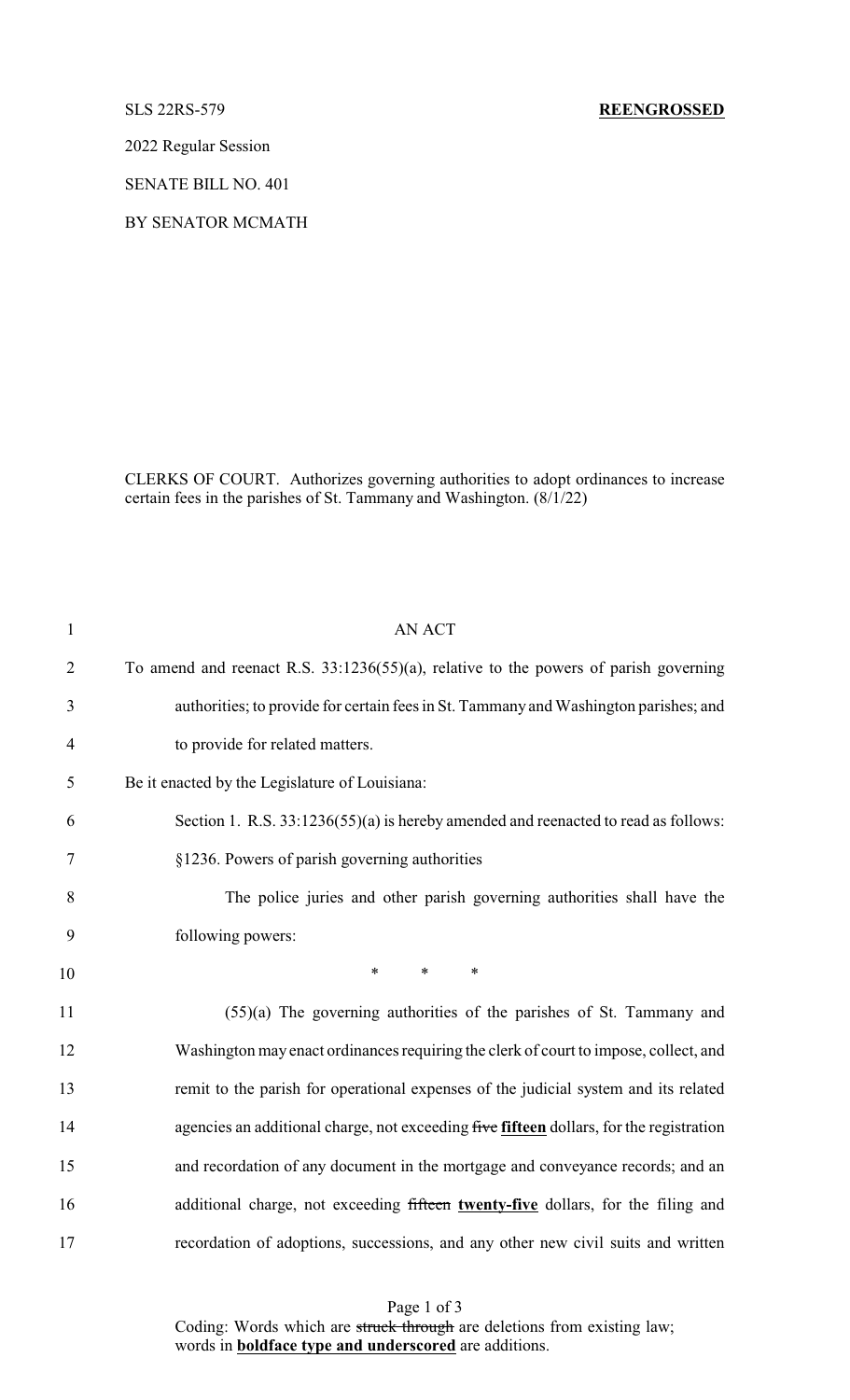| $\mathbf{1}$   | motions for hearings filed in or with the clerk of court's office. No additional charge    |
|----------------|--------------------------------------------------------------------------------------------|
| $\overline{2}$ | shall be made for criminal court filings, civil court filings in forma pauperis, oaths     |
| 3              | of office, U.C.C. filings, sheriff's commissions, marriage licenses, notary or             |
| $\overline{4}$ | appearance bonds, or any other filing for which no filing fee is charged. The clerk        |
| 5              | of court may retain five percent of such additional charge to defray costs associated      |
| 6              | therewith. Additionally, the governing authorities of the parishes may enact               |
| $\tau$         | ordinances requiring the sheriff to impose, collect, and remit to the parish for           |
| $8\,$          | operational expenses of the respective judicial system and its related agencies such       |
| 9              | additional charge, not exceeding five fifteen dollars, for each tax certificate issued     |
| 10             | or filed by the sheriff of the parish. The charges authorized in this Subparagraph         |
| 11             | shall be in addition to all other charges authorized by law.                               |
| 12             | $\ast$<br>$\ast$<br>$\ast$                                                                 |
| 13             | Section 2. In accordance with the provisions of R.S. 13:62, the increase in those          |
| 14             | court costs or fees which are subject to Judicial Council approval, some of which are      |
| 15             | provided for in this Act, shall become effective if and when the Judicial Council provides |
| 16             | a favorable recommendation in a Judicial Council Report to the Louisiana Legislature.      |

The original instrument was prepared by Alan Miller. The following digest, which does not constitute a part of the legislative instrument, was prepared by Curry J. Lann.

## DIGEST

SB 401 Reengrossed 2022 Regular Session McMath

Present law authorizes the governing authorities of the parishes of St. Tammany and Washington to enact ordinances requiring the clerk of court to impose, collect, and remit to the parish for operational expenses of the judicial system and its related agencies an additional charge, not exceeding \$5, for the registration and recordation of any document in the mortgage and conveyance records.

Proposed law authorizes the governing authorities to increase the fee provided for in present law from \$5 to \$15.

Present law authorizes the governing authorities to enact ordinances requiring the clerk of court to impose, collect, and remit to the parish for operational expenses of the judicial system and its related agencies an additional charge not exceeding \$15, for the filing and recordation of adoptions, successions, and any other new civil suits and written motions for hearings filed in or with the clerk of court's office.

Proposed law authorizes the governing authorities to increase the fee provided for in present law from \$15 to \$25.

Page 2 of 3 Coding: Words which are struck through are deletions from existing law; words in **boldface type and underscored** are additions.